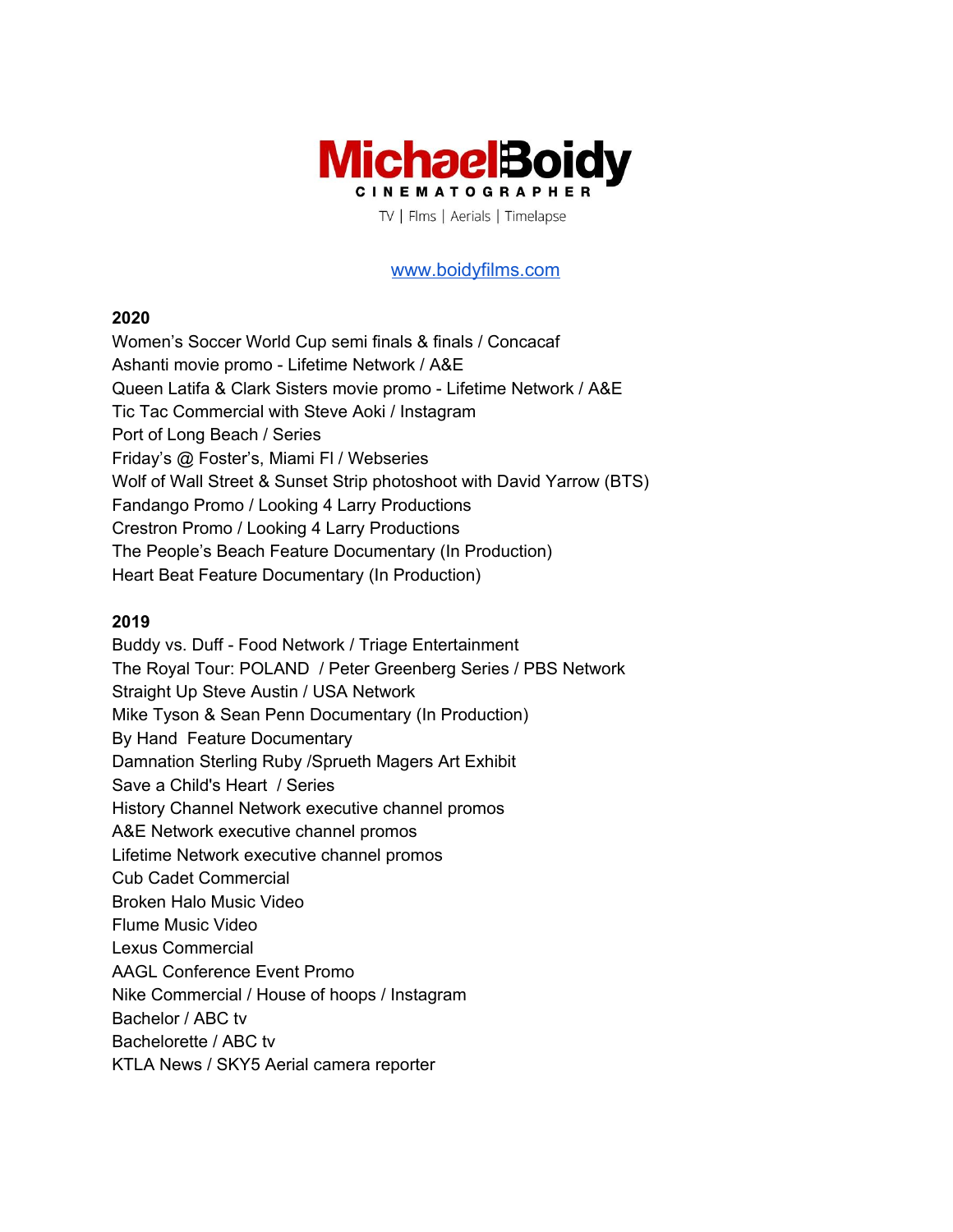#### **\*TEDx VAILSPEAKER COLORADO FEB 10 2018**

### **2018**

Uncle Drew - Movie Promo / Instagram / Nike / Coca-cola Scottie Pippen Interview House of hoops / Nike / Instagram Camera Operator / Gaffer Warriors and Wolves Animal Planet Aerial Director of Photography & Drone pilot Stone Temple Pilots Showtime Documentary Director of Photography / Camera Operator SuperCross Reality Web series Camera Operator Smart Cups Commercial Director of Photography / Camera Operator Mike Tyson Smart Cups Commercial Director of Photography / Camera Operator Rwanda: The Royal Tour PBS / Peter Greenberg Series Aerial Director of Photography BJ Armstrong Interview Nike / Instagram Director of Photography / Camera Operator Get Your Gonads - Rockumentary Director of Photography / Camera Operator Heart Beat Documentary (in production) Director/Producer/Cinematographer

### **2017**

1st Born - Feature Film Aerial director of photography & drone pilot Opus Incomplete Short Film Aerial director of photography & drone pilot Adventure Outerwear Commercial Aerial director of photography & drone pilot Decades of Destruction: The Porsche Experience Documentary Aerial director of photography Great Park Development Aerial director of photography & drone pilot Port of Long Beach Series Aerial director of photography / Camera operator Heart Beat - Documentary (in production) Director/Producer/Cinematographer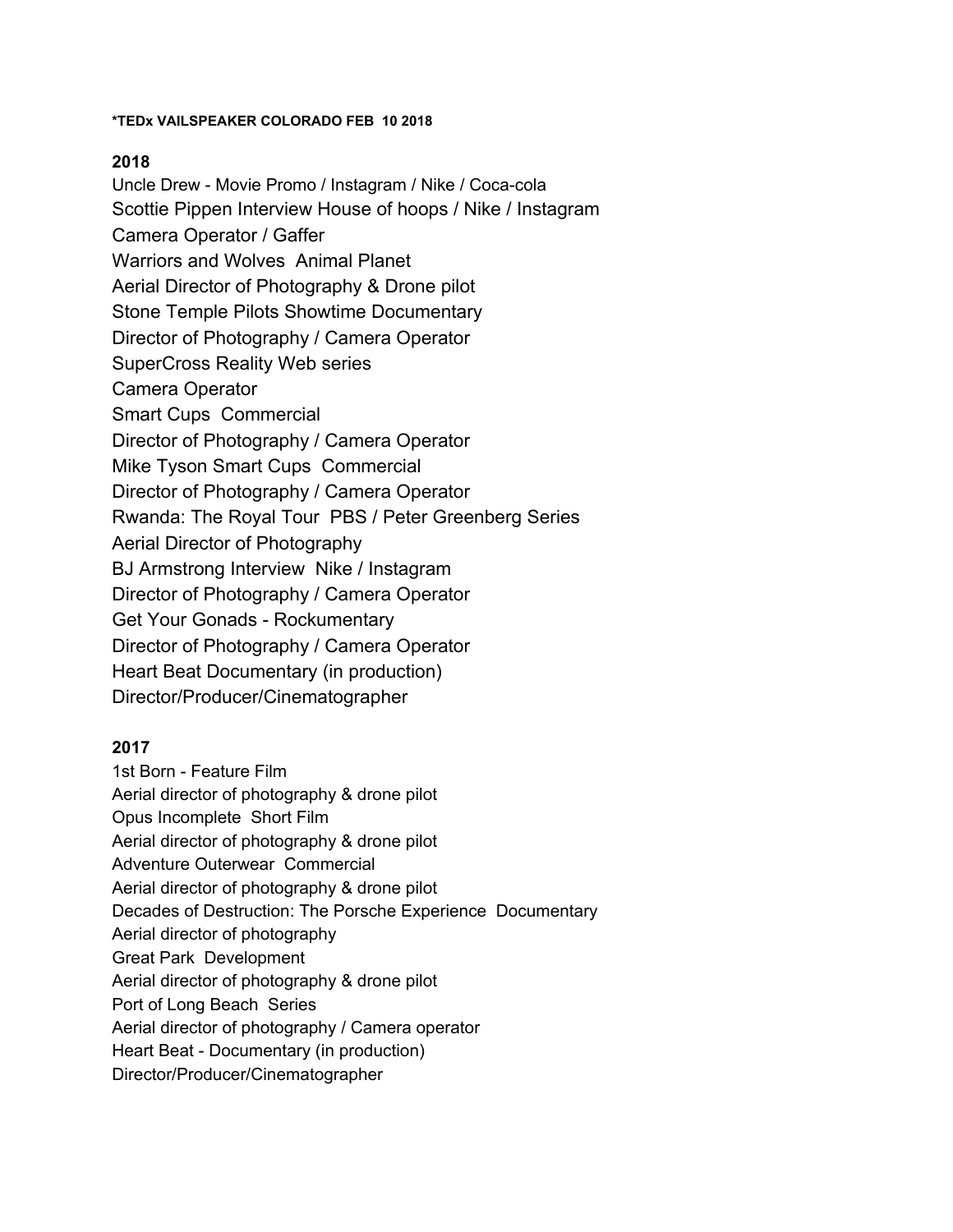## **2016**

Alone season 3 History Channel Aerial director of photography Stranded with a million dollars MTV season 1 (Fiji) Aerial director of photography, drone pilot & specialty cameras Cooking on High: Reality Cooking show season 1 - Warner Bros Director of photography / Camera operator Break on Thru: Doors Rockumentary Camera operator Ecuador: The Royal Tour Documentary Aerial director of photography The Bachelor ABC tv / NZK Aerial director of photography Lexus "Zero to 60" Celebrity racing series Director of photography / Aerial DP / Camera operator Crestron Commercial Media HQ Director of photography / Aerial DP / Camera operator DHL Commercial (London) Aerial director of photography Save a Child's Heart Director of photography

## **2015**

The Shickles Feature Film Director of photography / Camera operator Heart Beat Documentary (in production) Director/Producer/Cinematographer "Night Trees" 3D film (museum of modern art) Aerial cinematographer Lucent Dossier Music Video Camera operator The Freedom Machine Documentary Camera operator / Aerial cinematographer Dirty & Thirty - Reality TV Pilot Development Director of photography / Camera operator Magnuson Superchargers Commercial Aerial director of photography / drone pilot 4x4 Truck Series BBC TV Aerial director of photography The Bachelor in Paradise Warner Horizon/ABC Aerial Director of Photography

## **2014**

Heart Beat Documentary (in production) Director/Producer/Cinematographer Keeping up with the Kardashians Aerial director of photography Nike Commercial Aerial director of photography VIM Commercial Director of photography & Aerial DP Israel: The Royal Tour Documentary Aerial director of photography My Kitchen Needs Nate / Nate Berkus Co-Director of Photography and A Cam Operator Hackers Reality Tv Pilot Development Director of photography The McCrary's Reality Tv Pilot Development Director of photography Deadline Dakota Reality Tv Pilot Development Director of photography Rivals Reality Tv Pilot Development Director of photography Land Rover - Commercial Aerial cinematographer

## **2013**

Hell's Kitchen FOX Seasons 11 & 12 Robotic camera operator Vanity Fair documentary series The 1920's, 70's & 90's Camera operator Project A.W.O.L Thailand Director of photography The Bachelorette ABC season 9 Aerial cinematographer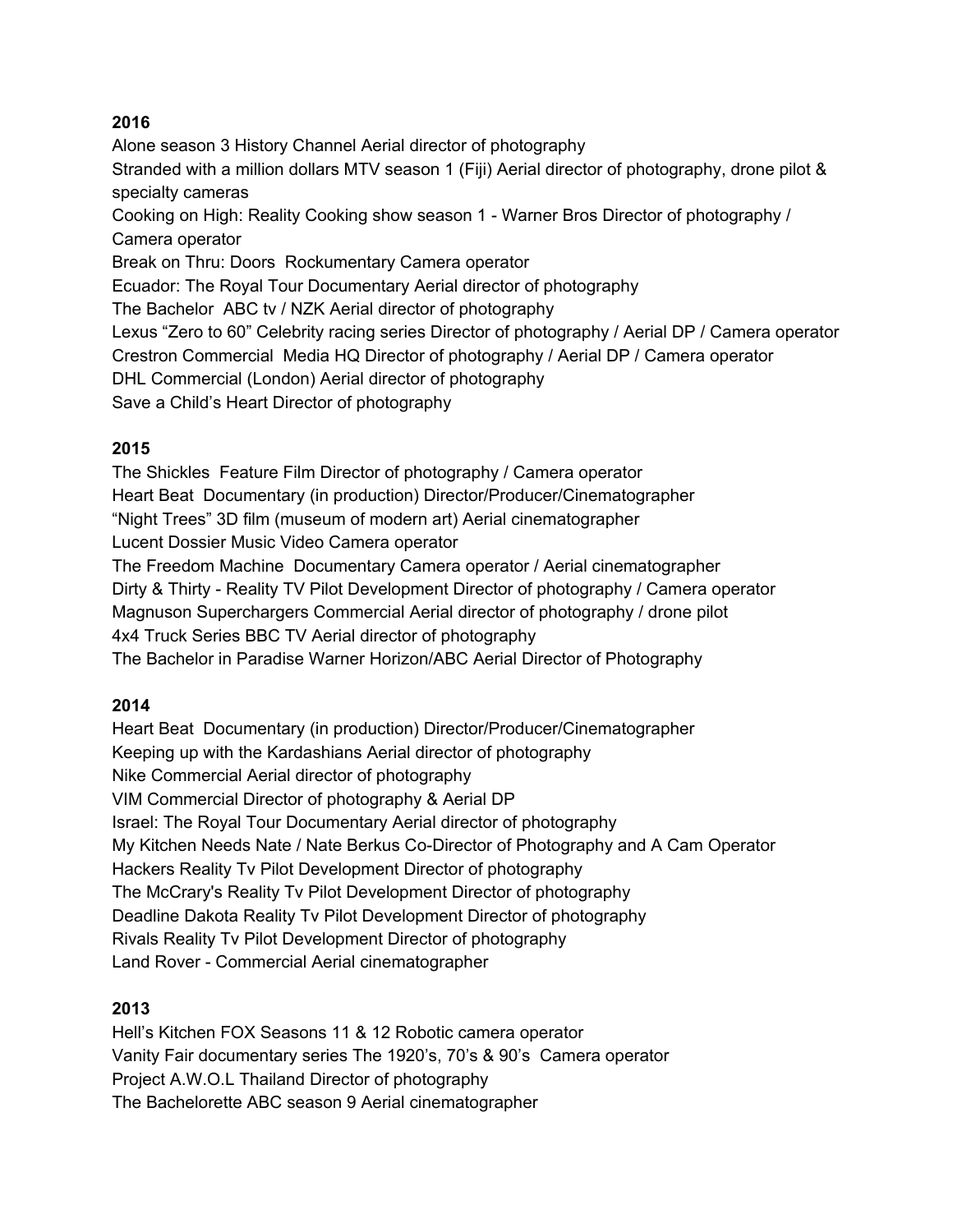Tips for the Modern Working Man (short series) Director of photography

# **2012**

Hell's Kitchen FOX Seasons 11 & 12 Robotic camera operator 100% Guate Gallo Beer Commercials Aerial director of photography Survivor Philippines "Robinson edition" TV show Aerial Director of photography Emmi Caffe Vanilla Latte Commercial Bora Bora, Tahiti Aerial director of photography

# **2011**

The Bachelor ABC Season 16 Warner Horizon/NZK Director of photography Los Angeles Film School Commercials Dream to Screen & This is your classroom Director of photography / Camera operator / Aerial DP U.S. Open Tennis ESPN Aerial director of photography Junior Master Chef (Australia) Aerial director of photography How to grow a Planet: Human Planet BBC Aerial director of photography Hawaii Five-0 Season 2 Aerial crew The Bachelorette ABC Season 7 Aerial director of photography Scream 4 the movie: red carpet premiere Camera operator Rolling Stone Interviews Fuel TV Camera operator Chevron Spill & recovery re-enactment Aerial director of photography The Ancient Mayans The BBC Aerial director of photography Mexico: The Royal Tour Peter Greenberg Documentary Series Aerial director of photography

# **2010**

The Evolution of Stem cells Documentary Camera operator Baja 1000 (2010) Aerial director of photography Live To Dance CBS Aerial director of photography The Bachelor ABC / Warner horizon season 15 Aerial director of photography Angry Boys (Australian TV show) Aerial director of photography 2010 World Cup Soccer South Africa Port Elizabeth, Durban, Johannesburg Aerial director of photography The Tonight Show with Jay Leno episode 149 NBC Aerial director of photography Rockin' Models Instructional Fitness Video Director of photography Lexus New Edition Sport Commercial Aerial director of photography Jeopardy & Wheel of Fortune Sony Pictures & Toybox Entertainment Aerial director of photography Of Grace & Majesty Bel Air Golf Aerial director of photography Grifols Commercial Aerial director of photography Whaleman Foundation Benefit to Save the Whales and Oceans Camera operator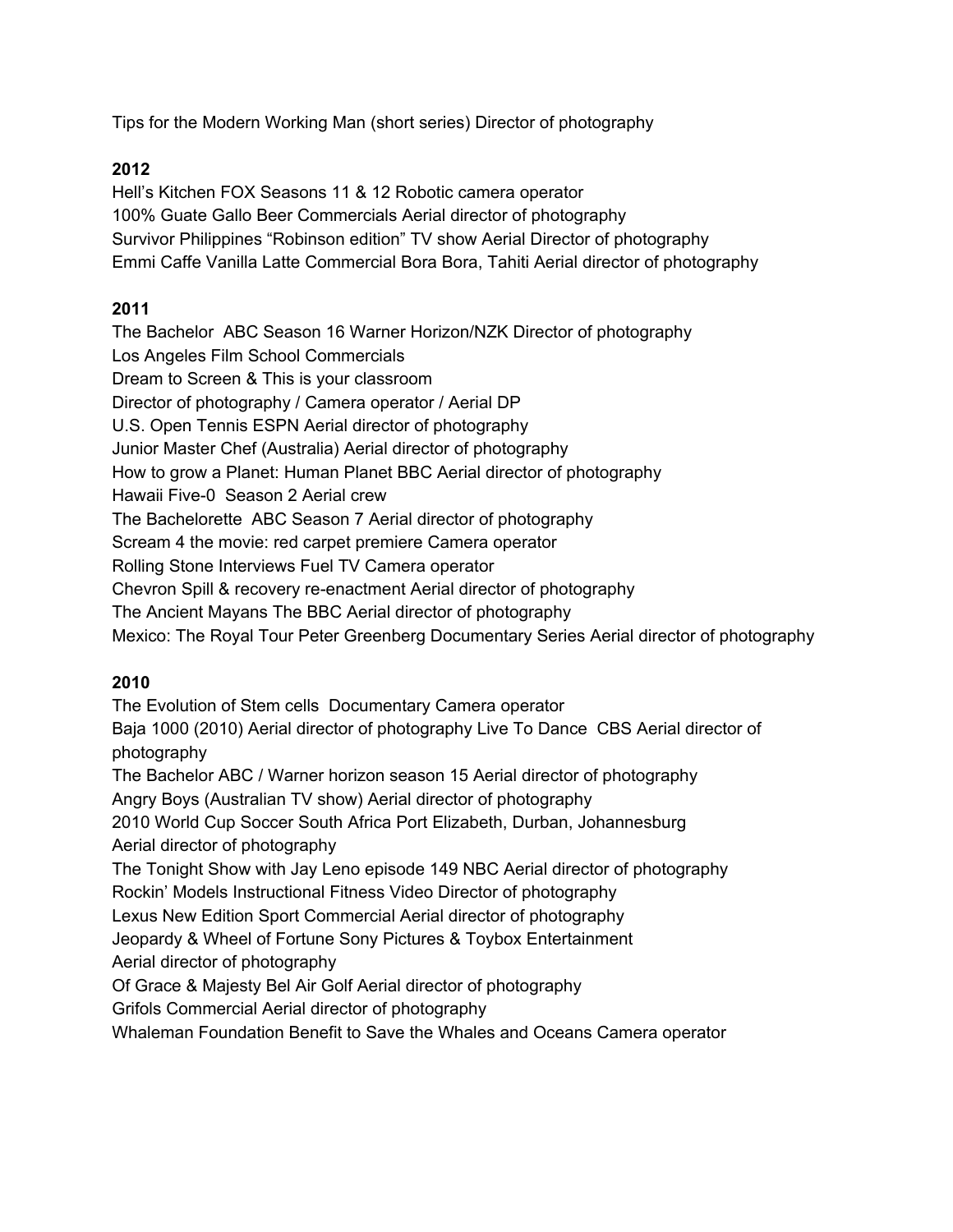## **2009**

Great Migrations: Birds National Geographic Aerial director of photography Whaleman Foundation Benefit to Save Whales Camera operator Southern California Edison Commercial Aerial cinematographer IED Battle Drill U.S. Military Camera operator Rock Pile - David Meltzer a 60's beat poet concert Camera operator West Texas Children's Story Feature Camera operator Fed-Ex Commercial Aerial cinematographer Oracle race boat BMW AMERICAS WORLD CUP Aerial cinematographer Seducing Cindy Fox Reality Aerial cinematographer SpeakEasy CinemaCompanyC Feature Film Camera operator International Performing arts Championships Camera operator Restoration Dogs short film Director of photography Southern California Edison Aerial cinematographer Move the film Documentary series Camera operator AXSYS Camera System V9 Demo Aerial camera operator / Consultant AXSYS Camera System MS2T Demo Aerial camera operator / Consultant Axsys MS2 & V9 HD & Infrared Demo Aerial cinematographer

### **2008**

Southern California Edison Aerial cinematographer / Consultant / Editor Toyota Scion Commercial Aerial cinematographer Dunkin' Donuts Commercial Aerial cinematographer Move the film DOCUMENTARY /TV SERIES Camera Operator / Sequence Editor Carlton Wilborn "SANITY LANE" - MUSIC VIDEO B camera, gaffer, editor Land of the Lost - Universal Pictures Aerial Unit Fallout Boy music video Camera operator VOLKSWAGEN COMMERCIAL Aerial cinematographer Ieee Computer Society - industrial webseries Aerial cinematographer Toyota 4X4 3 Commercial series Aerial unit BMW M commercial series Aerial cinematographer Iconix Camera - Commercial Camera operator / editor The Natural Disasters MUSIC VIDEO Camera operator / Gaffer Tribute to Leo Fender ROCKUMENTARY Camera operator / Title editor Love Guru Paramount Pictures Aerial unit The Biggest Loser Reality TV Aerial unit The Watermelon Patch IMAX Camera operator

### **2007**

Fletcher Jones Mercedes COMMERCIAL Aerial unit Knight Rider NBC TV Aerial Unit / Ground safety Yes Man - Universal Pictures Aerial Unit / Ground safety Red Robin Smiling Burger Commercial Director of photography Speakeasy Feature film B Camera operator